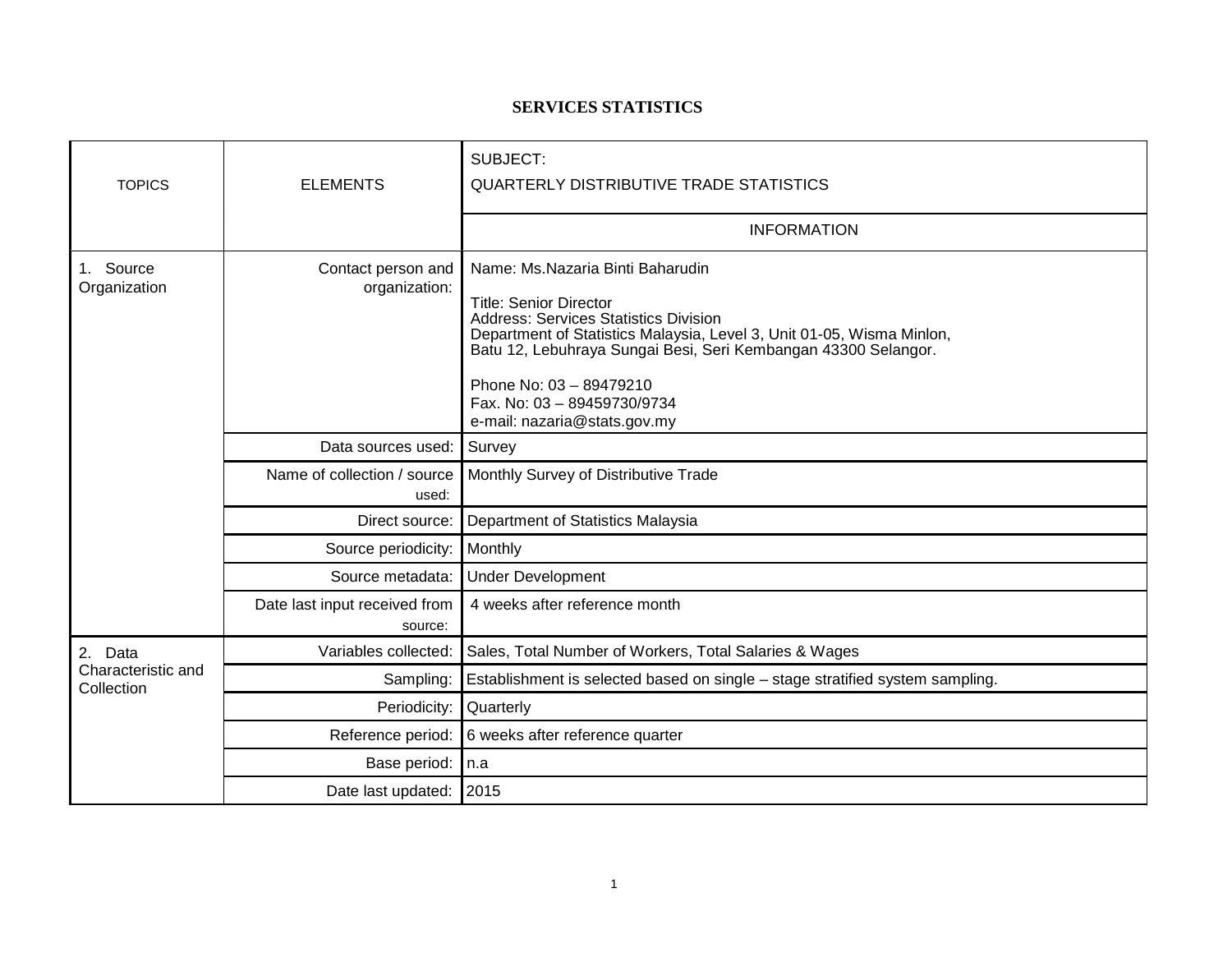|                                                          | Link to release calendar:                     | $\ln a$                                                                 |
|----------------------------------------------------------|-----------------------------------------------|-------------------------------------------------------------------------|
|                                                          | Other data characteristics and<br>collection: | n.a                                                                     |
| Statistical<br>3.<br>Population and<br>Scope of the Data | Statistical population:                       | Establishments                                                          |
|                                                          | Geographical coverage:                        | Malaysia                                                                |
|                                                          | Sector coverage:                              | Establishment involved in Distributive Trade Sector                     |
|                                                          | Institutional coverage:                       | Registered establishment involved in Distributive Trade                 |
|                                                          | Item coverage                                 | 179 Industries                                                          |
|                                                          | Population coverage:                          | 6,000 establishments                                                    |
|                                                          | Product coverage:                             | Wholesale, Retail and Motor Vehicles trade                              |
|                                                          | Other coverage:                               | In.a                                                                    |
| 4. Statistical                                           | Key statistical concepts used:                | International Recommendations for Distributive Trade Statistics (IRDTS) |
| Concepts and<br>Classifications<br>Used                  | Classifications used:                         | Malaysia Standard Industrial Classification, 2008                       |
| 5. Statistical                                           | Aggregation and consolidation:                | Industry and national level                                             |
| Computation and<br><b>Dissemination</b>                  | Estimation:                                   | n.a                                                                     |
|                                                          | Imputation:                                   | Statistical method                                                      |
|                                                          | Transformations:                              | n.a                                                                     |
|                                                          | Validation:                                   | Structure, consistency, range and logical checks                        |
|                                                          | Index type:                                   | n.a                                                                     |
|                                                          | Weights:                                      | Design and adjusted weight.                                             |
|                                                          | Seasonal adjustment:                          | n.a                                                                     |
|                                                          | Other computation and<br>adjustments:         | n.a                                                                     |
|                                                          | <b>Dissemination formats:</b>                 | Printed and digital                                                     |